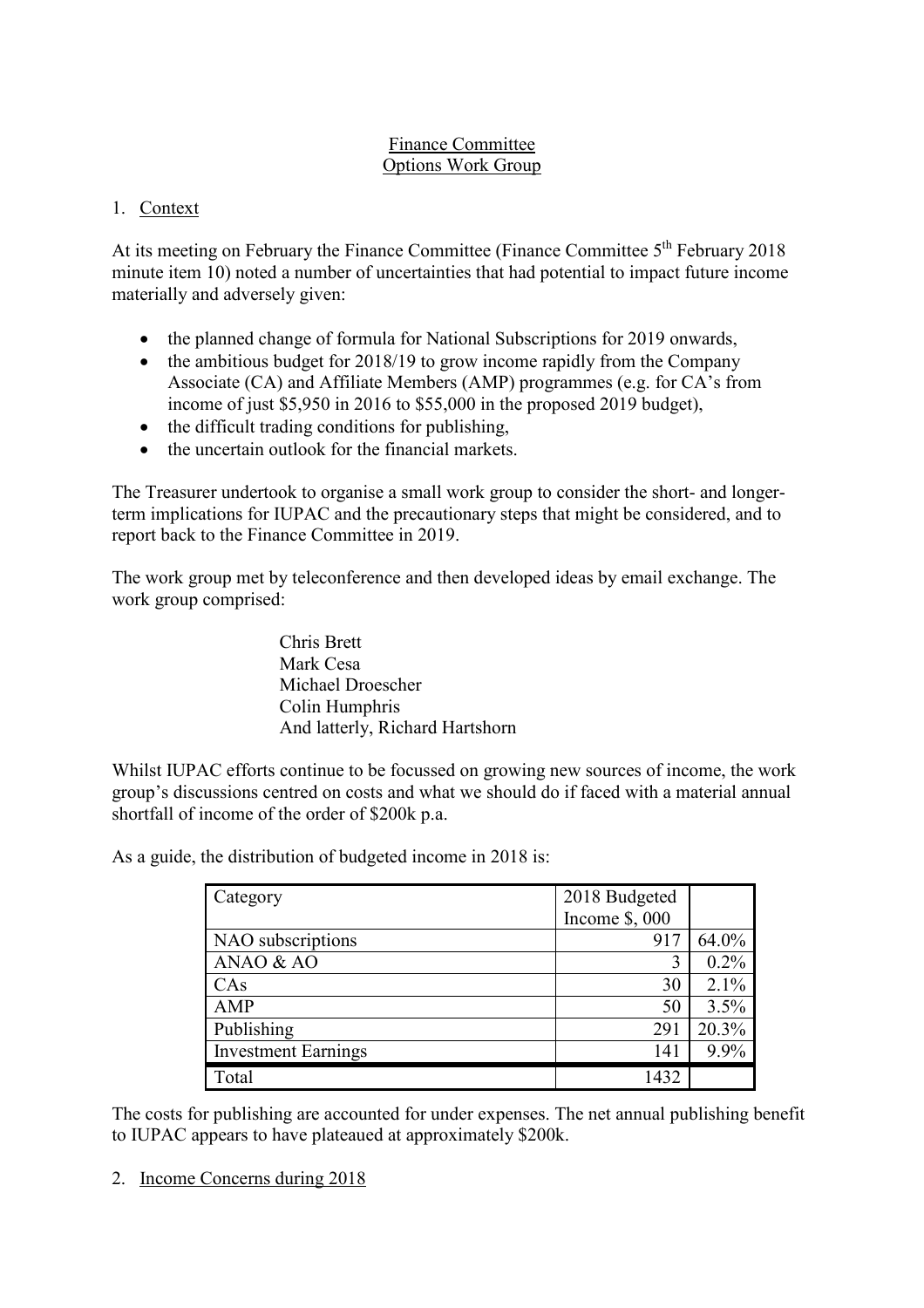Many of the income concerns noted by the Finance Committee have appeared more real through the year and were discussed by the Executive Committee in November 2018:

- 2.1. The proposed new formula for National Subscriptions was approved by a substantial majority by Council members in September. A number of countries however voted against the proposals: China, Switzerland, Thailand, Czech Rep., Hungary and Egypt. Their future intentions are unclear although 2018 subscriptions are paid. China in particular considers its subscription too high to be sustainable. Brazil and Mozambique have indicated that they will leave IUPAC in 2019 citing the cost of membership during difficult financial times.
- 2.2. We have seen income growth from both the CA and AMP programmes but this is more modest than hoped and the budgets for 2020/21 reflect this. Earnings for CAs were just \$3550 in 2017 and whilst these have risen to \$16000 in 2018, the 2018 budget was \$30,000.
- 2.3. The European Commission and others around the world are pressing for all research funded by governments and inter-governmental agencies to be published freely. The principles of the European Plan "S" announced in September are attached. This is potentially a major disruptive change for all scientific publications. We will look at the implications closely with our publishing partner De Gruyter and with chemistry societies with extensive publishing (e.g. ACS, RSC, GDCh). Most are expected to publish position statements on Plan S by February  $1<sup>st</sup>$  2019. GDCh has and the statement of their concerns is also attached for information.

Following the EC discussion Richard Hartshorn has contributed to the work group.

### 3. IUPAC Cost structure

|                                | 2016<br>\$,000 | 2017<br>\$,000 |
|--------------------------------|----------------|----------------|
| Secretariat Staff costs and    | 547            | 545            |
| benefits                       |                |                |
| <b>IUPAC</b> Administrative    | 304            | 288            |
| Costs (including services, IT) |                |                |
| systems, CI production,        |                |                |
| financial services, ICSU       |                |                |
| membership)                    |                |                |
| Travel and Subsistence (for    | 386            | 638            |
| Officers, management           |                |                |
| meetings and the bulk of       |                |                |
| project expenses)              |                |                |
| Totals                         | 1237           | 1471           |

A review of the Income statements for the past biennium shows cash costs broadly as:

These reflect: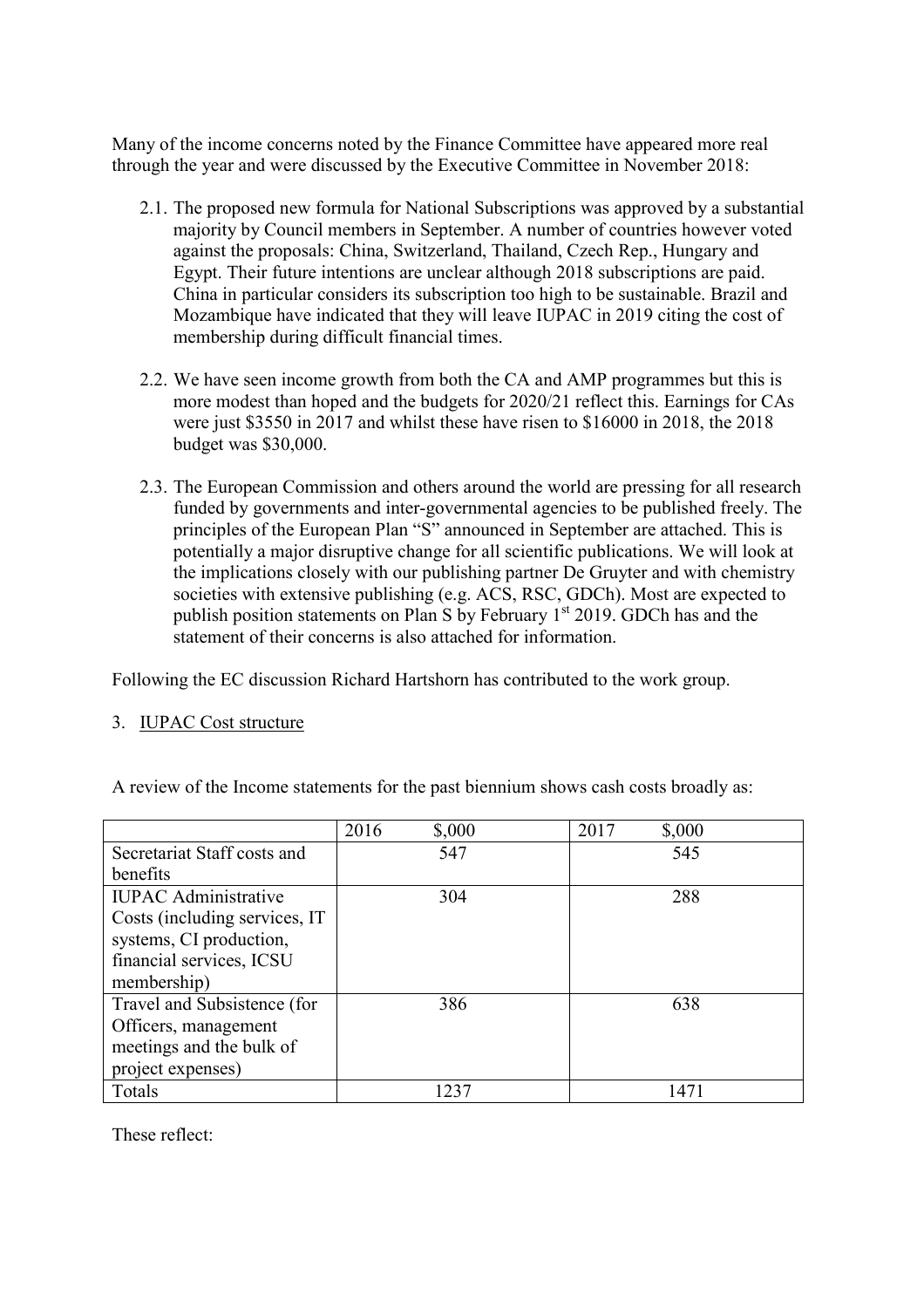- the current size, scope and structure of IUPAC; the numbers of divisions, committees and interdivisional committees,
- the operation of the project system,
- the traditional approach to the management of IUPAC through the Council, the Officers, EC, Bureau, the biennial schedule of General Assemblies including elections throughout the organisation
- the ways IUPAC has to serve its volunteers and members and how it addresses the outside world. The transaction costs of settling expenses are approximately \$10k p.a. alone.
- The high cost of international travel.

This work is all serviced by the Secretariat based in RTP and Boston. Since 2013 the Secretariat has been overhauled to improve its efficiency and effectiveness with a new accounting system, website, databases and workflows. Full time staff are 5, down from the traditional complement of 6. The complexity of administering the Union in its current form remains high. The Secretariat is grossly overworked, a fact that not all of our volunteers recognise when making (sometimes relatively trivial) requests of Secretariat staff.

Steps have already been undertaken to outsource specialist activities. Publishing was outsourced to De Gruyter. The De Gruyter agreements run until December 31st, 2020. They will run for a further three years unless notice of termination is given in June 2020; the decision point.

We are also taking professional financial investment advice from BB&T Scott & Stringfellow.

4. Major cash shortage in the short term

In the short term we have limited options when cash is short. Given we are running close to breakeven or in deficit, cash flow will be a perennial problem, especially given the inevitable mismatch of timing of income and expenditure.

The Finance Committee is working with our Financial advisors to provide some cash flexibility through the creative use of the investment portfolio and borrowings against this. A balance is needed to limit the potential loss of earnings from long term investments relative to the costs of borrowing.

During December 2017 and again in the autumn of 2018, IUPAC was forced to suspend settlements of expenses due to severe cash shortages. This is only acceptable in emergencies as we cannot expect our volunteers to fund our work by carrying our costs on their credit cards. If this was to continue, we would soon have fewer volunteers.

If we are aware of pending problems, the Officers, on advice from the Treasurer and Executive Director, could challenge the organisation to avoid all but the most essential travel and subsistence costs. The Officers could require justification from those still wishing to travel. We should certainly encourage a conservative approach to travel now. This is the typical response of companies in similar positions. Meetings and essential decision making might be undertaken across the internet, "go to meeting", webinars etc. The work group recognised the importance of face to face meetings but also noted that whilst this is important for creativity in relatively small, multi-cultural, groups it is less so for very large meetings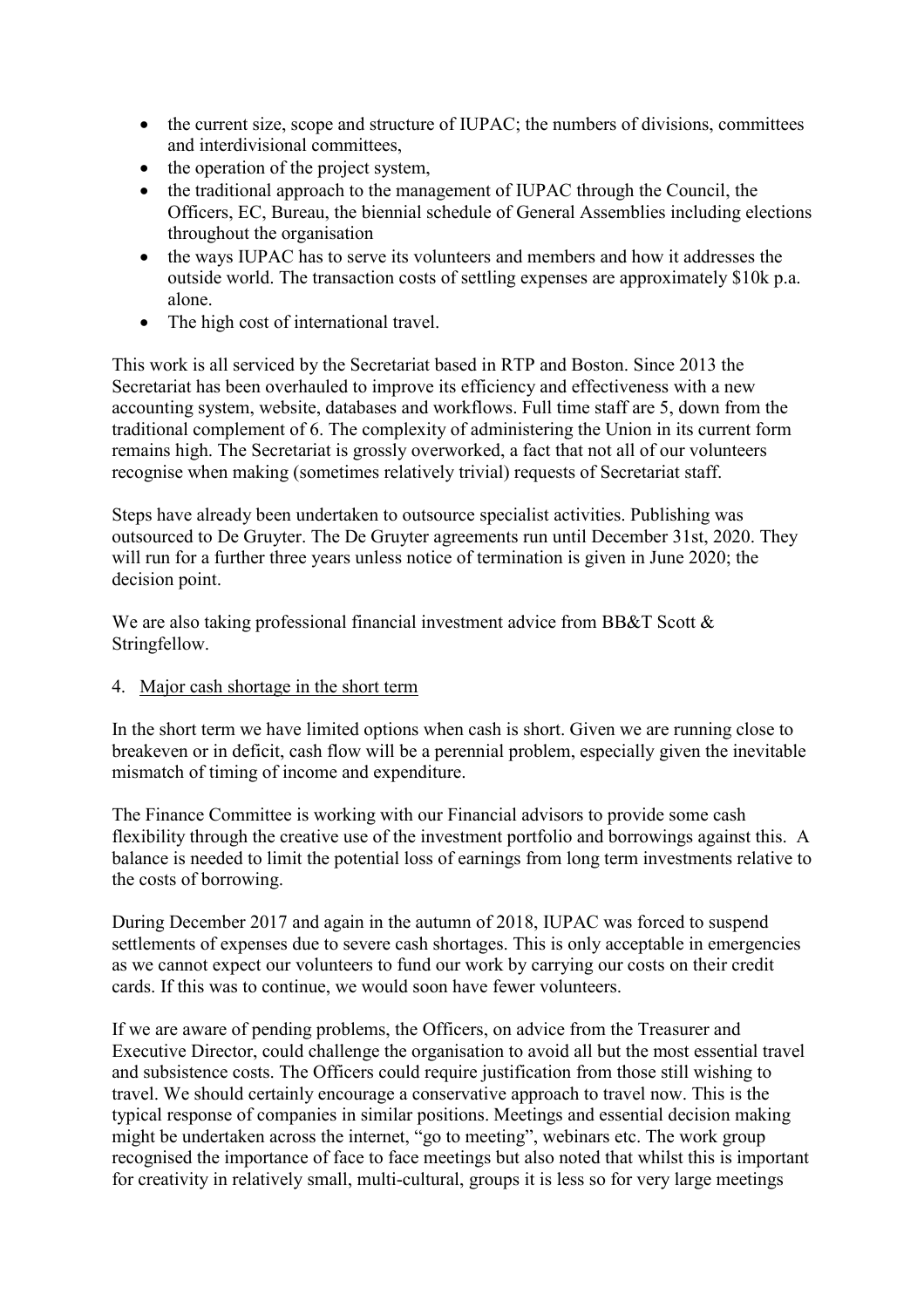(particularly those with a significant element of "reporting") where the personal interaction opportunities are much more limited. The software for internet meetings is improving all the time and becoming cheaper.

### 5. The Next Budget cycle

IUPAC has no sustainable future if it attempts to run persistent budget deficits. The investment portfolio will simply diminish and with it the important earnings we receive from our investments; it's a vicious circle.

When considering the finances within the budgetary cycle, two broad suggestions were made:

- The work group considered that it is better to focus limited funds on the core science output rather than the running costs of IUPAC. We could avoid the off-year face to face Bureau meeting (typical cost \$70,000) and have the Bureau meet more regularly by "GoTo meeting" or through webinars. Bureau meetings have become large, expensive and we felt contribute little to the strategic role of the Bureau. They provide few opportunities for members to engage in discussion of what is best for the Union. Similarly, the Executive Committee could meet more frequently over the web but hold just one face to face meeting (in off years) rather than two annual meetings per biennium (potential saving \$20,000).
- Faced with a material shortfall of income, the budgets of the Divisions and Committees could be reduced across the board for a following biennium and they could be encouraged to limit expenditure against already approved projects in the current biennium. It should be noted however that IUPAC currently lacks the management processes to prioritise funding to particular groups or to retire activities of lesser importance. This is a difficult task being considered by the Evaluation Committee. The process by which administrative structures across the Union can be changed is constrained by statutes and by-laws but limited by the current low frequency of Bureau and Council meetings and a poor relationship between the timelines for such decisions and other critical functions such as budget setting.

The core activities appear to the work group as:

- (a) Colour Books (regularly updated electronically in future)
- (b) Technical Reports, and critical evaluation of data
- (c) Conference Series (income earning for us in future?)
- (d) Programmes on Education and Capacity Building probably working with others such as UNESCO and OPCW
- (e) Programmes on Sustainable Development in support of UN organisations.
- (f) Standards for a digital world
- (g) A programme of activity on Chemistry and Society

Some rebalancing of Divisional Budgets is required; the historic basis of the different levels of funding is unclear. There may be a need to reduce the proportion that can be used operationally rather than for projects to discourage travel. Some rebalancing is also needed if we are to fund the new strategic areas of sustainable development or digital standards. This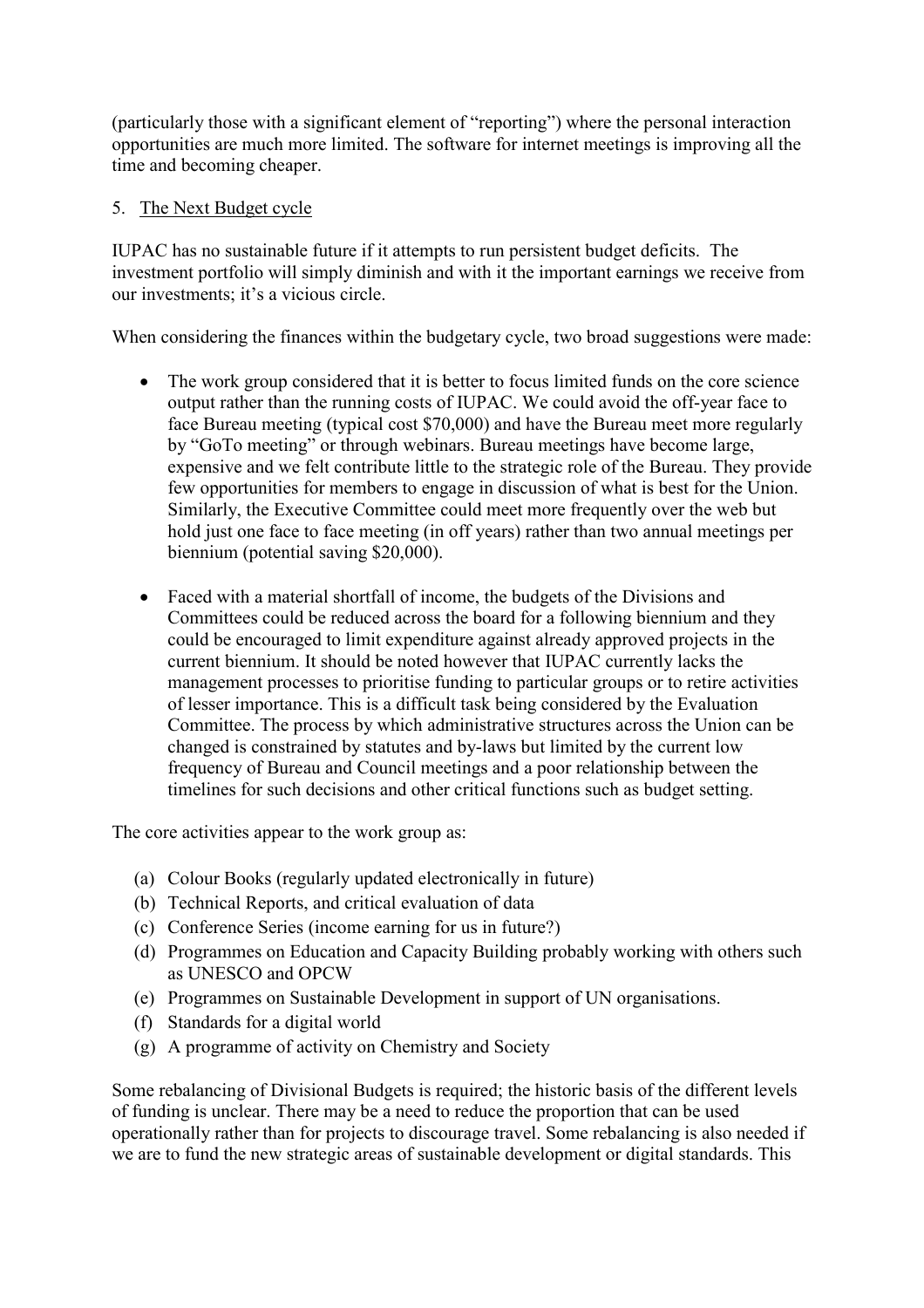could be achieved by increasing the amount available to the Project Committee for crossdivisional or interdivisional activities consistent with the strategy.

### 6. Medium to Longer term

## 6.1. Secretariat

A single large cost component is the Secretariat, its staff, office and support systems. The work group were clear that there is no scope to reduce this cost in the absence of material changes to the ways in which IUPAC functions. Some thoughts have been aired that might be worthy of consideration longer term, and some that could/should be evaluated now:

- A reduction to four with skills attuned to the skills and competences required for the future tasks. We have installed a lot of new systems.
- More extensive use of interns.
- Possible office relocation to a lower cost location. There were doubts that any exist in realistic locations for English speaking staff. A possibility might be an arrangement with an existing national chemistry organisation to share overheads. This might raise concerns from other national members over independence that would have to be considered.
- A dispersed secretariat in the manner of ICCA although this only appears to work with a hands-on Board that directs just four programmes of activity. It is designed to be very simple. The IUPAC Secretariat is already partially dispersed, and it is clear that cooperative individuals are required to ensure effective teamwork in these situations. The work group were of the view that the Secretariat work is preferably carried out at a single location.

We have to recognise that change is coming at the Secretariat through retirements. Inevitably we will have to budget for the cost of hand overs in the next few years. The current office lease runs until June 2021 with an option to renew for 5 years.

### 6.2. Divisions and Committees

As argued above, the current scope and diversity of IUPAC drives the overall administrative cost. Each unit, be it Division Committee, interdivisional committee, etc, places a call on Secretariat time and resources in support of their elections, volunteers and operations. Currently IUPAC comprises a matrix of science disciplines and science application areas (environment, health, industry and education), with a trend towards a growing number of inter-divisional committees and cross division projects. There would be real value in finding ways to simplify the organisation, reduce the number of independent units, and to focus on the highest priority themes for the Union e.g. electronic data standards and sustainability. Such fundamental change would require Council approval and a first step would be to seek approval for an evaluation of the opportunities to simplify, focus and reduce the costs of our science and applied science work and the effectiveness of the project system. Interestingly at the Bureau meeting in Bratislava in April 2018 when members had the opportunity to consider IUPAC some years hence there was a broad consensus of agreement that the current Division and Committee structure will need to change.

A suggestion to allow Divisions to raise their own funds for their meetings was raised. This would need to be thought through to ensure it is compatible with the current financial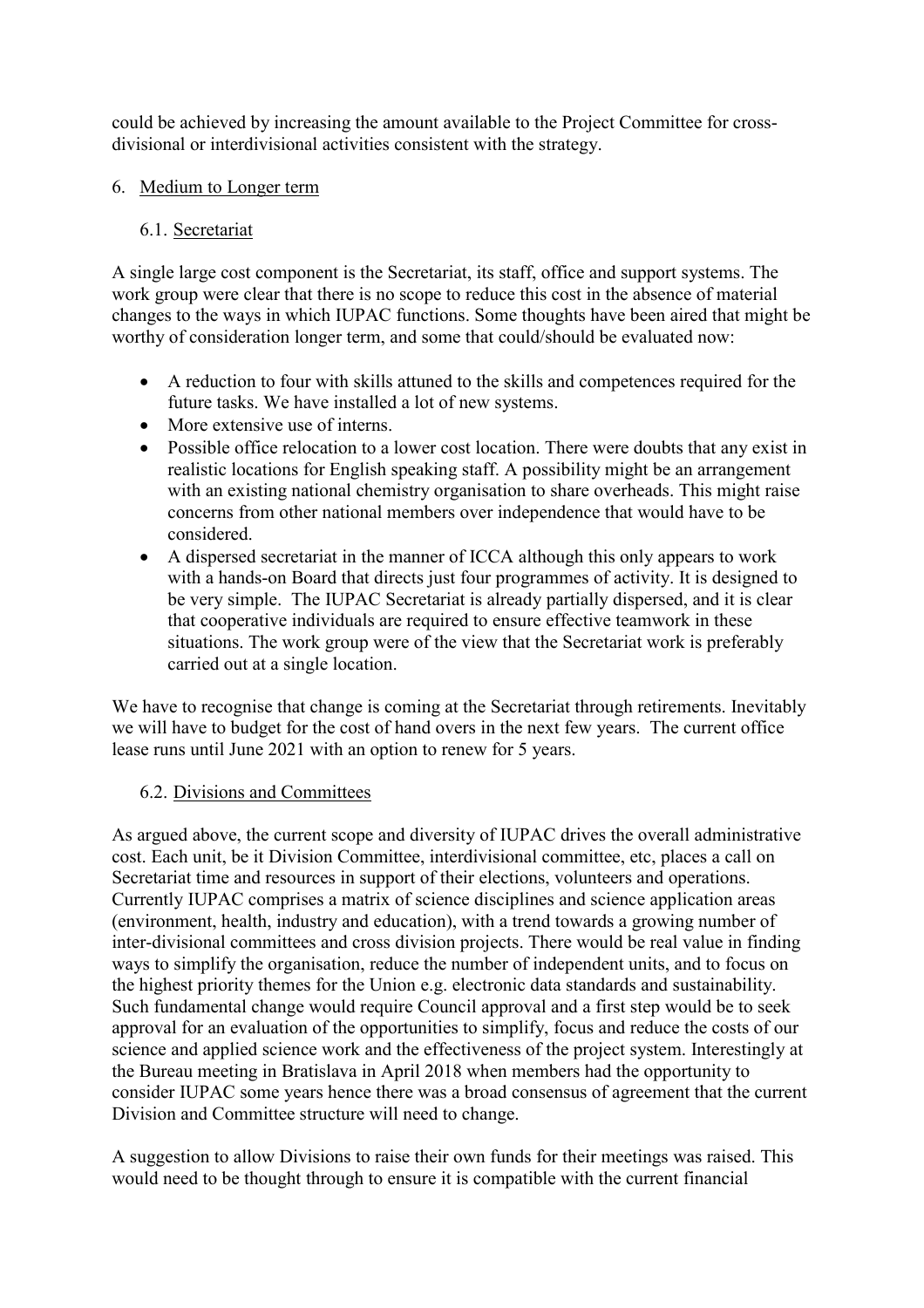management processes and the Statutes (9.5), and to mitigate risks that such activities by one part of the organisation may limit opportunities for the wider Union or create conflict and confusion (internal and external) if more than one body within IUPAC is engaging with a potential funder.

# 6.3. Council, Executive Committee, and Bureau

IUPACs administrative meetings carry a high cost; supported delegates to Council cost \$50,000 alone in 2017. We commented on the cost of Bureau and EC above. Again, a number of thoughts were aired by the workgroup that would be worthy of consideration:

- We speculated that a move to web based large meetings with electronic voting may be possible. The jury is out on the recent Council voting on National Subscriptions and feedback should be sought from the NAOs on their experience of the webinars and the voting system and from those who chose not to take part. In principle key decisions could be taken in this way between Council meetings obviating in part the need for Bureau. There are however particular challenges associated with this approach, notably limitations of time zones, situations where the NAO is not the local chemical society (and therefore not perhaps as engaged with chemists as they could be) and the need for the technology to improve.
- The work group felt that it is important that NAOs (or their representatives) meet face to face with the officers of the Union, Divisions and Committees. The money spent supporting NAO attendance might however be better focussed on developing countries and especially on those who have no representative already supported as titular members at the General Assembly.
- We could consider moving to a triennial cycle of General Assemblies and elections but would need to consider carefully the implications for those considering standing as Officers for potentially longer periods.
- A smaller hybrid of the EC and Bureau might more efficient way of representing Council in off GA years. It could be structured more formally to comprise the Officers and two representatives of the Division Presidents and Committees Chairs and two from the elected members to Bureau. Both groups would run their own networks and hold meetings at the GA. This would have the advantages of being democratic and providing a reasonable balance between the officers and those elected to EC to ensure the interest of the various groups are well represented. As noted above this group might meet frequently (quarterly) over the web.

### 6.4. National Membership

If faced with persistent shortages of funds, two future options were raised that are probably representative of a spectrum of alternatives. These are only ideas at this stage that need to be thought through to ensure all the implications are understood.

Firstly, we might limit National Subscriptions to cover the administration costs and core scientific programmes (a) and (b) above alone. We might explore options to generate revenue for the conference series (c). The important cross cutting programmes of activity (d), (e), (f),  $\&$  (g) might be managed by programme councils and funded through solicitation of funds from NAOs, IGOs, industry or other stakeholders. This would create an active market for activities and a focus onto the real priorities i.e. what attracts the money. It could also provide important new mechanisms for active engagement with all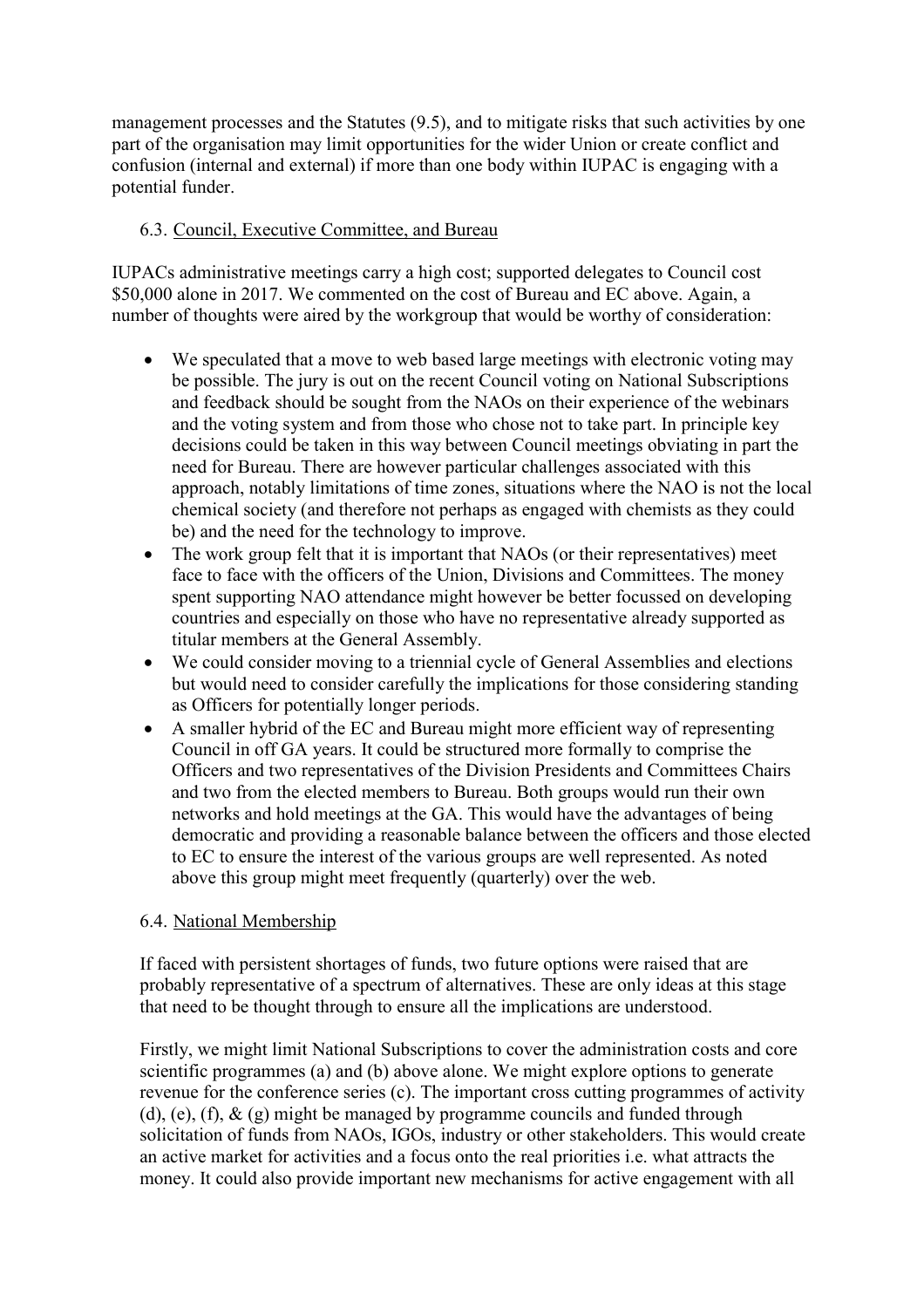our stakeholders including representation on the programme councils. The proposed Endowment policy could play a significant role in funding the programmes of activity.

The second option would be to broaden national membership significantly by widening the category of national members who pay only a nominal fee and changing voting rights. Only full NAOs would retain voting rights at Council but these new "national associations" could run AMP and CA programmes to raise funds for their organisations and nominate representatives to Associate positions throughout the Union's Divisions and Committees. This would be consistent with the changes made to rights to nomination at the Sao Paulo Council meeting. Funded Titular members would continue to be nominated by full NAOs. "National associations" would therefore pay a low membership fee but be expected to fund their representatives to IUPAC activities. This might be an attractive option to many of the smaller countries effectively inverting the current subscription model to something more akin to "pay as you go". It would have the additional benefit of reinforcing the relationship between the national organisation and its nominees.

### 7. Conclusions

The work group has considered precautionary steps in the event of a material shortfall in income to IUPAC (>\$200k). Many of the uncertainties of concern to the Finance Committee in February 2018 have started to look more real since then.

We recommend:

In the Short term

- Continue to work with our financial advisors to help manage our cash flow.
- Consider policy changes to encourage the reduction of the need for travel and subsistence by judicious use of virtual meetings.
- Take the opportunity to review the future skills and competence needs of the Secretariat. Plan for succession of staff and reassess the office location by the end of 2019, well ahead of the lease renegotiation.

In the Budget outlook

- Avoid major discretionary face to face governance meetings of Bureau and EC.
- Rebalance Division and Committee budgets to maximise focus on projects and create the opportunity to fund the new cross organisational strategic programmes.

Medium to longer term

- Rethink the way we run the Council meetings and the structure of the Bureau and EC.
- Assess the opportunities to simplify and focus the science organisation (and retire less productive activities).
- Reassess the administrative task of the Secretariat in light of these two points.
- Think through new options for the structure and funding of our work involving our stakeholders in cross cutting programme activities.
- Consider radically different approaches to national subscription funding designed to allow far greater national membership and engagement with IUPAC globally.